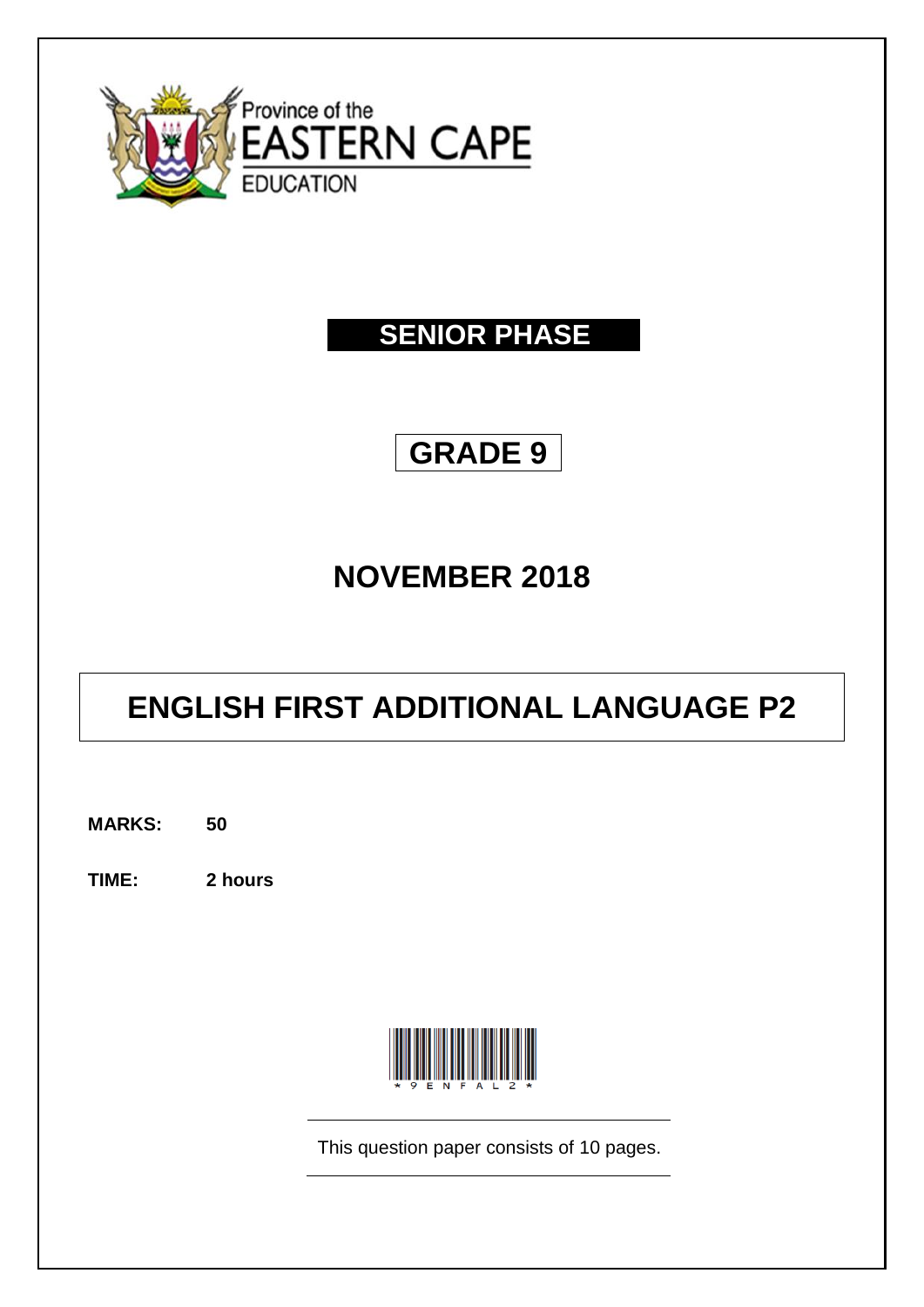#### **INSTRUCTIONS AND INFORMATION**

1. This question paper consists of THREE sections namely:

| <b>SECTION A: COMPREHENSION</b> | (25) |
|---------------------------------|------|
| SECTION B: LANGUAGE IN CONTEXT  | (20) |
| SECTION C: SUMMARY              | (5)  |

- 2. Answer ALL the questions in ALL the sections.
- 3. Read ALL the questions carefully.
- 4. Start EACH section on a NEW page.
- 5. Leave a line open after each answer.
- 6. Number your answers according to the numbering system used in this question paper.
- 7. For multiple-choice questions, write ONLY the letter (A–D) next to the question number.
- 8. Pay special attention to correct language use.
- 9. Write neatly and legibly.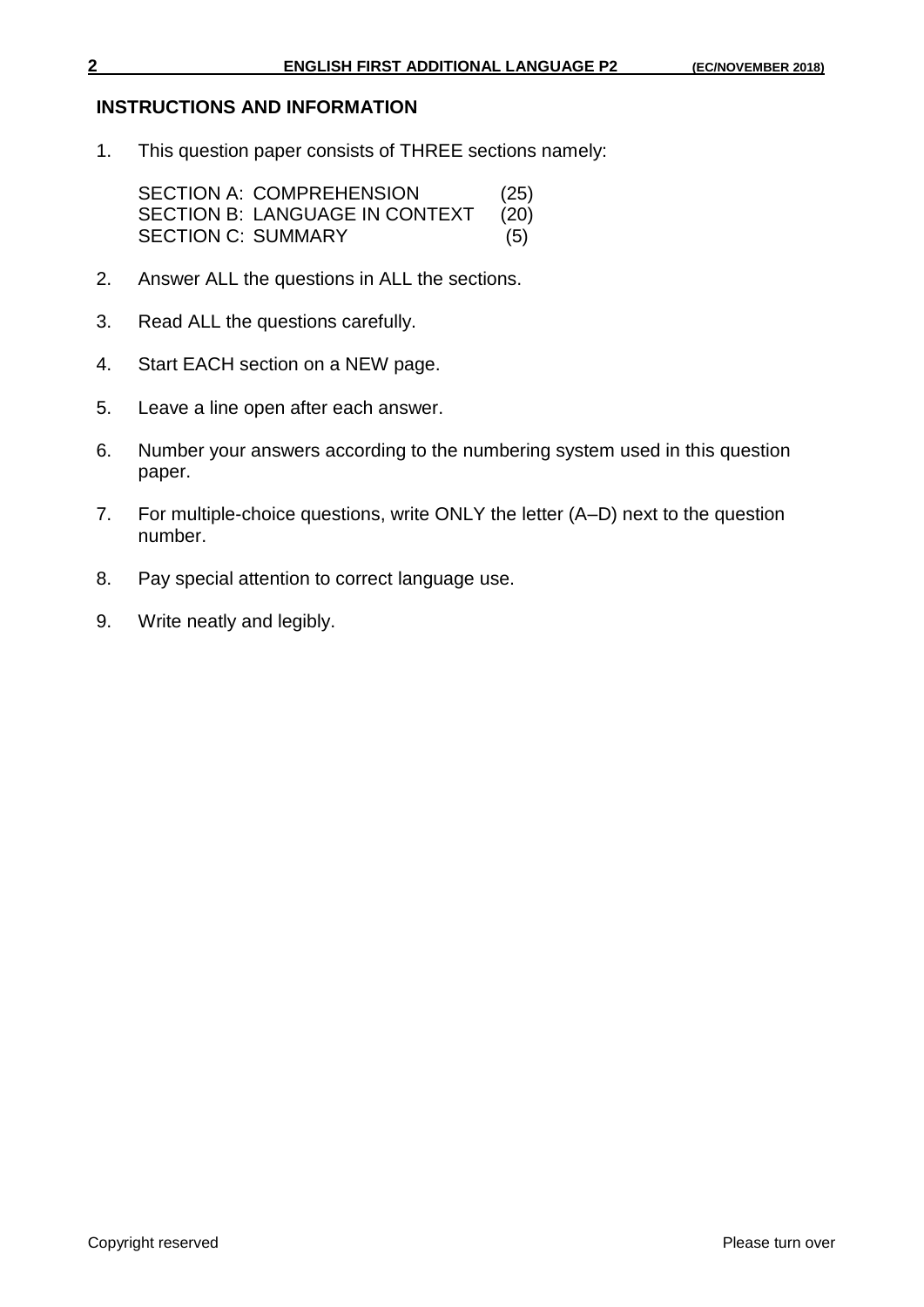# **SECTION A: COMPREHENSION**

#### **QUESTION 1**

Read the text below and answer the questions that follow.

# **TEXT A**

# **2 000 YEARS OF SOCCER**

- 1 The 21st Soccer World Cup ended on 15 July this year in the Luzhniki Stadium in Russia, nearly eight years after they won the right to host this prestigious event in 2010.
- 2 The Soccer World Cup was started by FIFA in 1930 when they organised an international men's soccer match which was hosted by Uruguay and had only 13 teams participating! The event has taken place every four years since, except during World War II in 1942 and 1946.
- 3 More than 2 000 years ago they called the game football in ancient China, not because it was played with the feet, but because it was played on foot rather than on horseback. Greece, Rome and Central America also have an early connection to the game. The historical development of football can be traced back to at least half a dozen different games; proof that people have been moving a ball around for thousands of years.
- 4 The evolution of football into the game we know today, took place in Britain. A variety of versions of the game played throughout Britain were refined and the rules for the game were established in 1863.
- 5 At first the ball was an inflated pig bladder wrapped in leather. In ancient China a game called "tsu chu" was played with a ball stuffed with feathers, while players used leather-covered wine bottles filled with cork shavings in medieval England.
- 6 The first rubber soccer ball was made by Charles Goodyear in 1855. Seven years later, H.J. Lindon developed the first inflatable rubber bladder which made the ball easier to kick and it held its shape better. Synthetic material was introduced in the 1960s. It was then that the black and white ball gained popularity. A Danish soccer goalkeeper called Eigil Nielsen created the common 32-panel soccer design in 1962 and this ball was introduced to the Soccer World Cup in 1970. It consists of 20 hexagons and 12 pentagons which fit together like a puzzle to create a perfect sphere.
- 7 It seems that no World Cup tournament has been without any incident. Two years before the tournament was due to be held in Chile in 1962, an earthquake with a magnitude of 9.5 on the Richter scale, resulted in officials having to rebuild because of the damage done to the infrastructure. When England hosted the tournament in 1966, the trophy was stolen but luckily was found a week later by a dog named "Pickles"! South Africa hosted the tournament in 2010 and a record number of yellow cards were issued in the final between The Netherlands and Spain.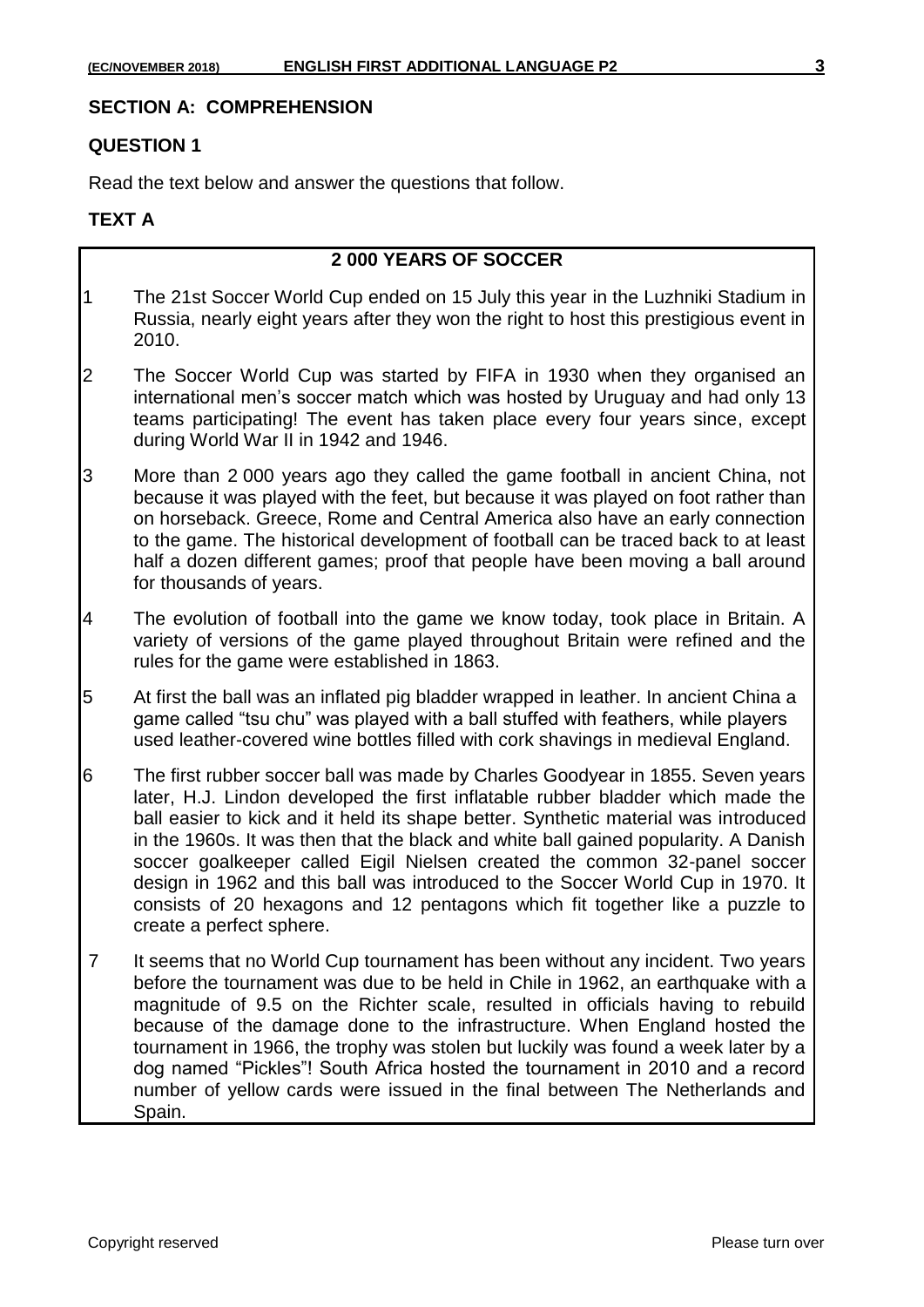| <b>ENGLISH FIRST ADDITIONAL LANGUAGE P2</b> | (EC/NOVEMBER 2018) |
|---------------------------------------------|--------------------|
|---------------------------------------------|--------------------|

8 Towards the end of June this year, 12 young Thai soccer players and their coach became trapped in an underground cave. The attention of the world was fixed on the rescue attempt. There was much relief when they were all brought to safety by July 10. As a gesture of goodwill, the FIFA President, Gianni Infantino invited the boys to attend the World Cup final but unfortunately, they were not well enough. However, Manchester United, who most of the boys support, invited the boys to Old Trafford next season.

9 Soccer certainly has captivated the imagination of the world. Apparently 240 million people around the world play soccer regularly. Laduma!!!

# **GLOSSARY**

Richter Scale – a scale that calculates the size or magnitude of an earthquake from a seismograph. FIFA – Fédération Internationale de Football Association. The English translation is International Federation of Association Football.

[Adapted by Examiner]

1.1 Refer to paragraph 1 and 2.

|     | 1.1.1 | In which country was the 2018 World Cup Soccer Tournament held?                                                                                   | (1) |
|-----|-------|---------------------------------------------------------------------------------------------------------------------------------------------------|-----|
|     | 1.1.2 | How many teams took part in the first World Cup Tournament?                                                                                       | (1) |
|     | 1.1.3 | How often does the World Cup Soccer Tournament take place?                                                                                        | (1) |
|     | 1.1.4 | When did the World Cup Soccer Tournament NOT take place?                                                                                          | (1) |
| 1.2 |       | Refer to paragraph 4.                                                                                                                             |     |
|     | 1.2.1 | Find a word in the paragraph which means the same as 'progress'.                                                                                  | (1) |
|     | 1.2.2 | State whether the following statement is TRUE or FALSE. Give a<br>REASON to support your answer.<br>The British established the rules for soccer. |     |

# 1.3 Refer to paragraph 3.

1.3.1 Why do you think that the leather covered wine bottles were filled with cork and not with sand? (1)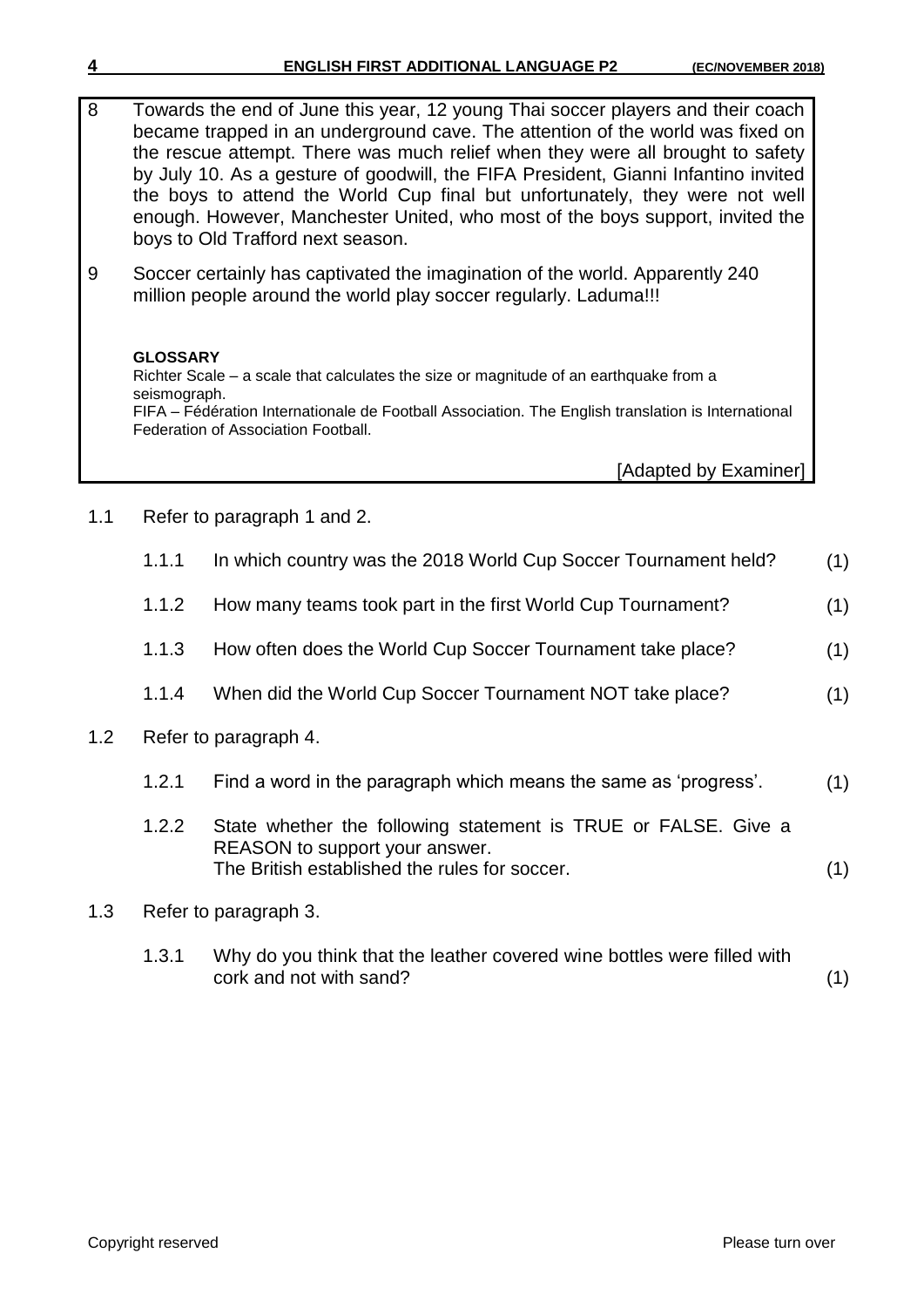1.4 Refer to paragraph 6.

Match the words in COLUMN A with their meanings in the context of the passage in COLUMN B. Write only the question number and the correct letter, for example 1.4.1 A.

|       | <b>COLUMN A</b> |             | <b>COLUMN B</b>                             |
|-------|-----------------|-------------|---------------------------------------------|
| 1.4.1 | synthetic       | A           | a flat, five-sided shape                    |
| 1.4.2 | pentagon        | B           | round                                       |
| 1.4.3 | hexagon         | $\mathsf C$ | a sports contest with five different events |
| 1.4.4 | sphere          | D           | artificial; not natural                     |
|       |                 | E           | a six-sided figure                          |
|       |                 |             | 4 x 1                                       |

#### 1.5 Refer to paragraph 7.

An earthquake 'resulted in officials having to rebuild.'

Explain what they had to rebuild. Give TWO examples. (2)

- 1.6 Refer to paragraph 8. Choose the correct answer from those below. Only write the question number and the letter, for example 1.6.1 D.
	- 1.6.1 In this paragraph it is stated that 12 **THAI** soccer players were rescued from a cave. Does the word 'THAI' refer to their: (1)
		- A race
		- B colour
		- C religion
		- D country of birth?
	- 1.6.2 What do you think 'Old Trafford' is famous for? Use the context to help you. (1)
	- 1.6.3 Choose suitable words from the list to complete the sentence below.

| generous; gifted; reliable; relief; rescued |  |  |  |
|---------------------------------------------|--|--|--|
|                                             |  |  |  |

Much to the …(a)… of their families, the boys were all …(b)… and the (c)… FIFA President invited them to the World Cup final. (3)

1.6.4 Describe how you would feel if you were invited to attend the World Cup Soccer Final. You must name TWO emotions. (2)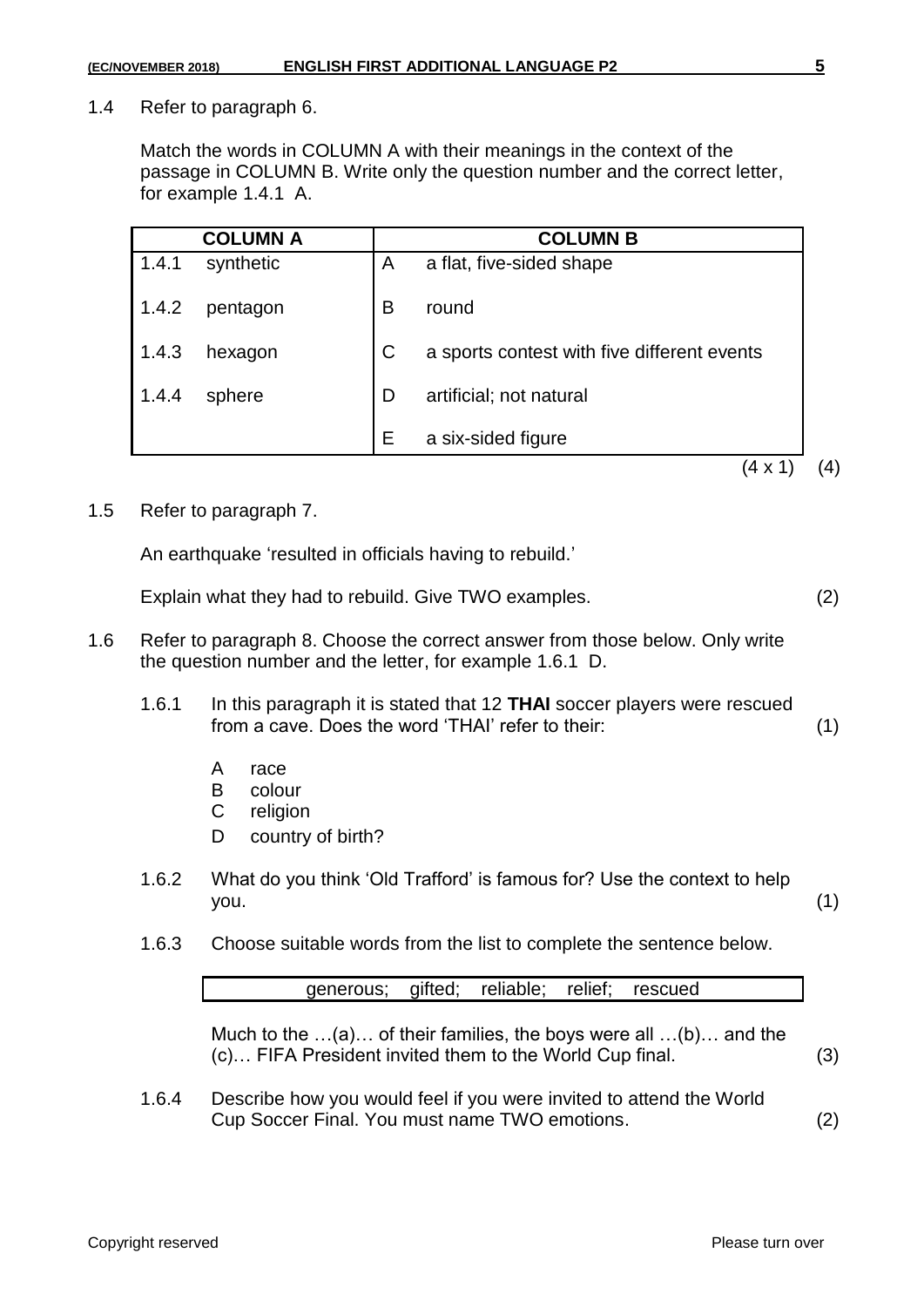# **QUESTION 2**

Study the advertisement below and answer the questions that follow

# **TEXT B**



[Image: adeevee.com]

\*Wording in image: Sport can give new life to children.

|     | <b>TOTAL SECTION A:</b>                                                                                        | 25  |
|-----|----------------------------------------------------------------------------------------------------------------|-----|
| 2.2 | Explain what you think the FIGURATIVE meaning of the picture is. Use the<br>SLOGAN in the picture to help you. | (3) |
| 2.1 | Describe what is LITERALLY happening in the above picture.                                                     | (2) |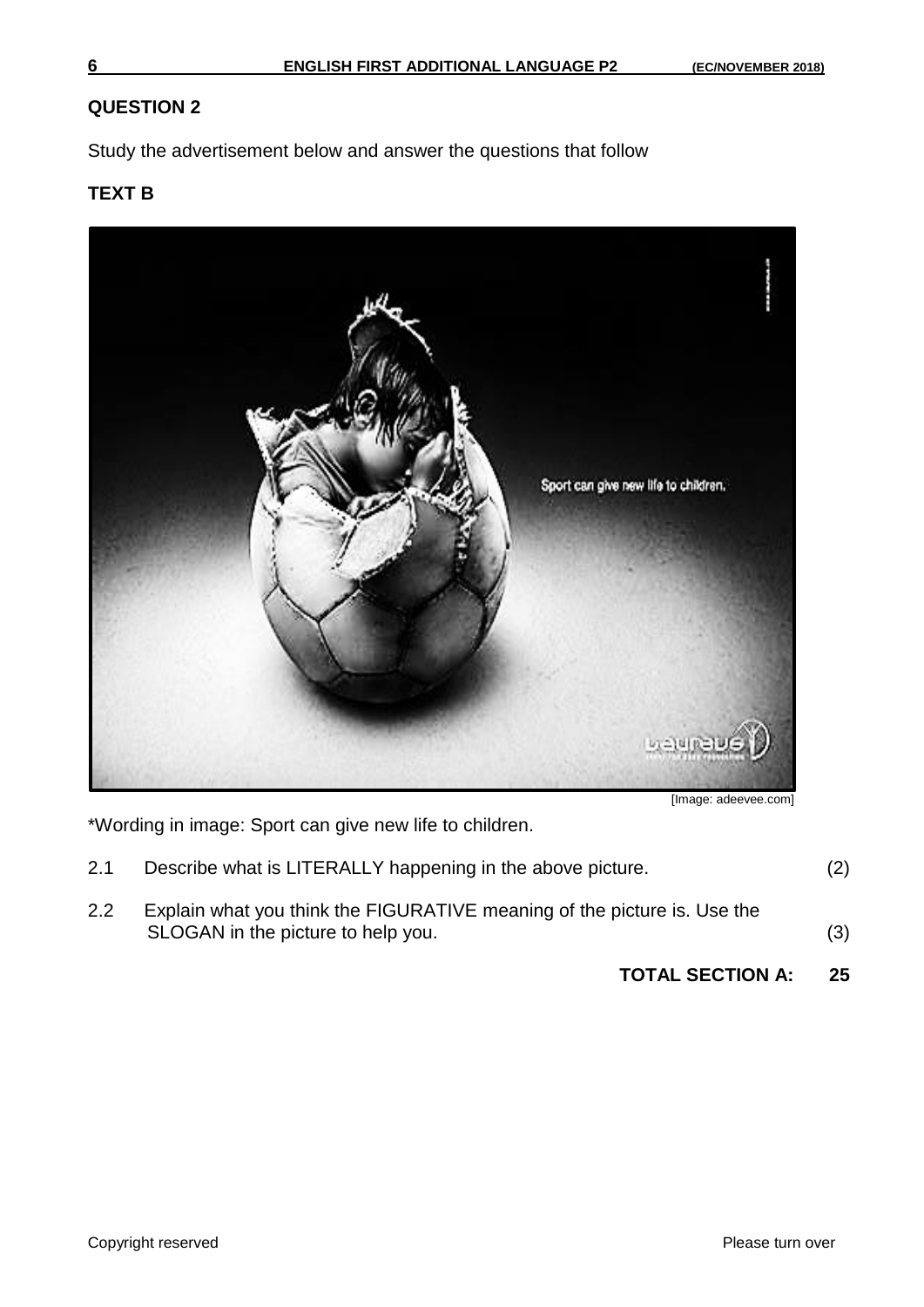#### **SECTION B: LANGUAGE STRUCTURES AND CONVENTIONS**

#### **QUESTION 3**

Read the passage (TEXT C) below and answer the questions that follow. The passage has some deliberate mistakes in it.

#### **TEXT C**

# **550 000 CROATIANS HAIL RETURNING WORLD CUP SQUAD**

Hundreds of thousands of Croatians took to the streets in Zagreb on Monday to great their players as they returned home from Russia after losing the Soccer World Cup final.

A crowd of more than 550 000 cheered the team during its parade on an open-top bus from the airport to the capital's main square. It took five hours for the bus to get to Jelacic Square as it moving slowly through euphoric fans, many of whom were waving flags and wearing the famous Croatia red and white shirts and singing popular songs. The only time a larger crowd has been seen in Zagreb, is when Pope John Paul II visits in 1994.

In the Square, the team stood on a stage and were showered with red and white confetti and then everyone sang the national anthem together.

One doctor said: "I closed my office early that day so that I could be part of the parade." Such was the celebrating in Croatia that day.

[Adapted from article on Sport24co.za]

3.1 Correct ONE mistake in each of the following sentences.

| Croatians took to the streets in Zagreb on Monday to great their players.<br>3.1.1 | s. (1) |  |  |
|------------------------------------------------------------------------------------|--------|--|--|
|------------------------------------------------------------------------------------|--------|--|--|

- 3.1.2 It took 5 hours for the bus to get to Jelacic Square as it moving slowly through euphoric fans. (1)
- 3.1.3 The only time a larger crowd has been seen in Zagreb, is when Pope John Paul II visits in 1994. (1)
- 3.2 Rewrite the following sentence in REPORTED/ INDIRECT SPEECH.

The doctor said: 'I closed my office early last week." (3)

3.3 Add a PREFIX to the word in brackets to make a word which has the opposite meaning.

The (famous) Croatian team wore red and white shirts. (1)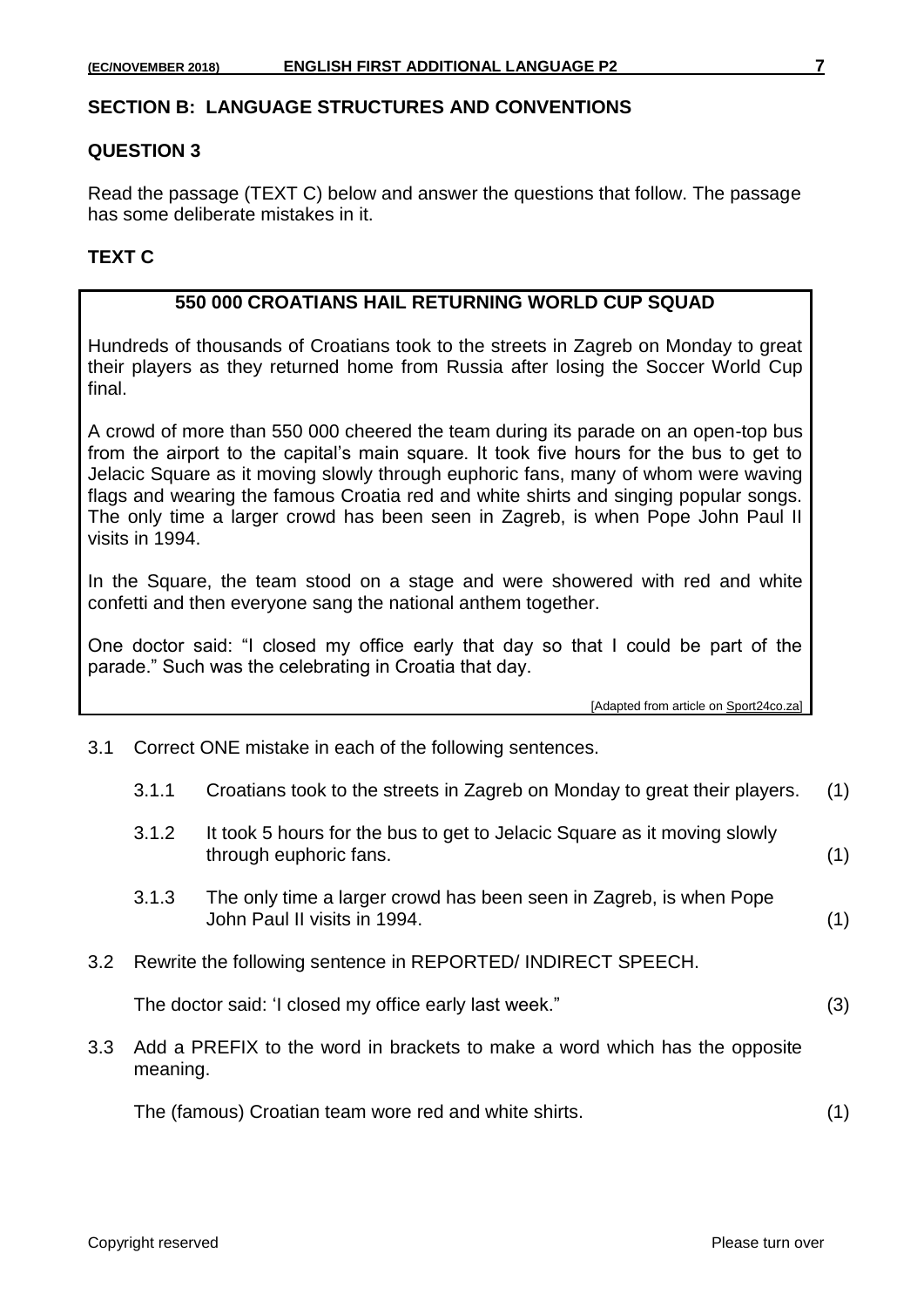| 8   | <b>ENGLISH FIRST ADDITIONAL LANGUAGE P2</b><br>(EC/NOVEMBER 2018)                      |     |
|-----|----------------------------------------------------------------------------------------|-----|
| 3.4 | Give a SYNONYM for the word in brackets.                                               |     |
|     | The Croatian team became (famous).                                                     | (1) |
| 3.5 | Study the following sentence and then answer the questions.                            |     |
|     | The bus moved slowly through the euphoric fans.                                        |     |
|     | Write down an ADVERB from the sentence.<br>3.5.1                                       | (1) |
|     | Write down an ADJECTIVE from the sentence.<br>3.5.2                                    | (1) |
| 3.6 | Rewrite the sentence and underline the DEPENDENT CLAUSE.                               |     |
|     | The crowd, who were very excited, sang songs and cheered their team.                   | (1) |
| 3.7 | Rewrite the sentence below in the NEGATIVE form.                                       |     |
|     | Hundreds of thousands of Croatians took to the streets in Zagreb.                      | (1) |
| 3.8 | PUNCTUATE the sentence below correctly. Write the sentence out.                        |     |
|     | the team wore hats T-shirts jerseys and shorts as they drove through jelacic<br>square | (3) |
| 3.9 | Rewrite the sentence below in the simple PAST TENSE.                                   |     |
|     | The goalkeeper catches the ball.                                                       | (1) |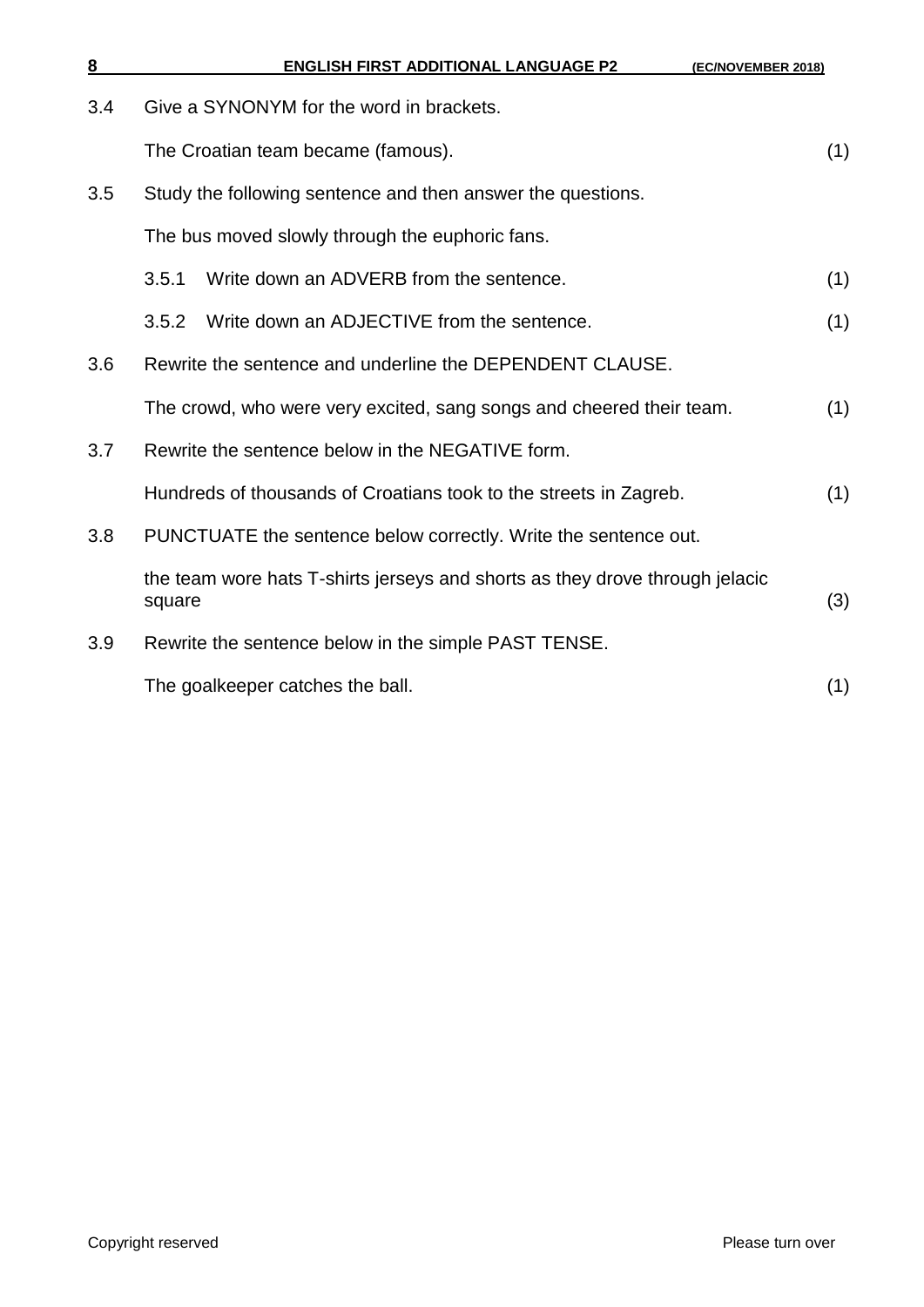#### **QUESTION 4**

# **TEXT D**

# **BASIC FOOTBALL RULES**

"The rules of soccer are very simple, basically it is this: if it moves, kick it. If it doesn't move, kick it until it does." (quote by Phil Woosnan) Football is not quite as simple as that. Here are some of the rules:

- A football match is played by two teams which consist of 11 players each, one of whom is the goalkeeper.
- A match is played in two 45-minute halves.
- The aim of the game is to score a goal which is achieved by kicking or heading the ball into the opposing team's goal.
- A referee and two linesmen control the game.

[Extract from article on topendsports.com]

4.1 Fill in the correct PREPOSITIONS.

The player ran …4.1.1… the goal and headed the ball …4.1.2. the goal posts. (2)

4.2 Change the following sentence into the PASSIVE VOICE.

A referee and two linesmen control the game. (1)

4.3 Give the correct form of the word in brackets so that the sentence makes sense. Write out the sentence.

Two teams (play; plays) against each other. (1)

**TOTAL SECTION B: 20**